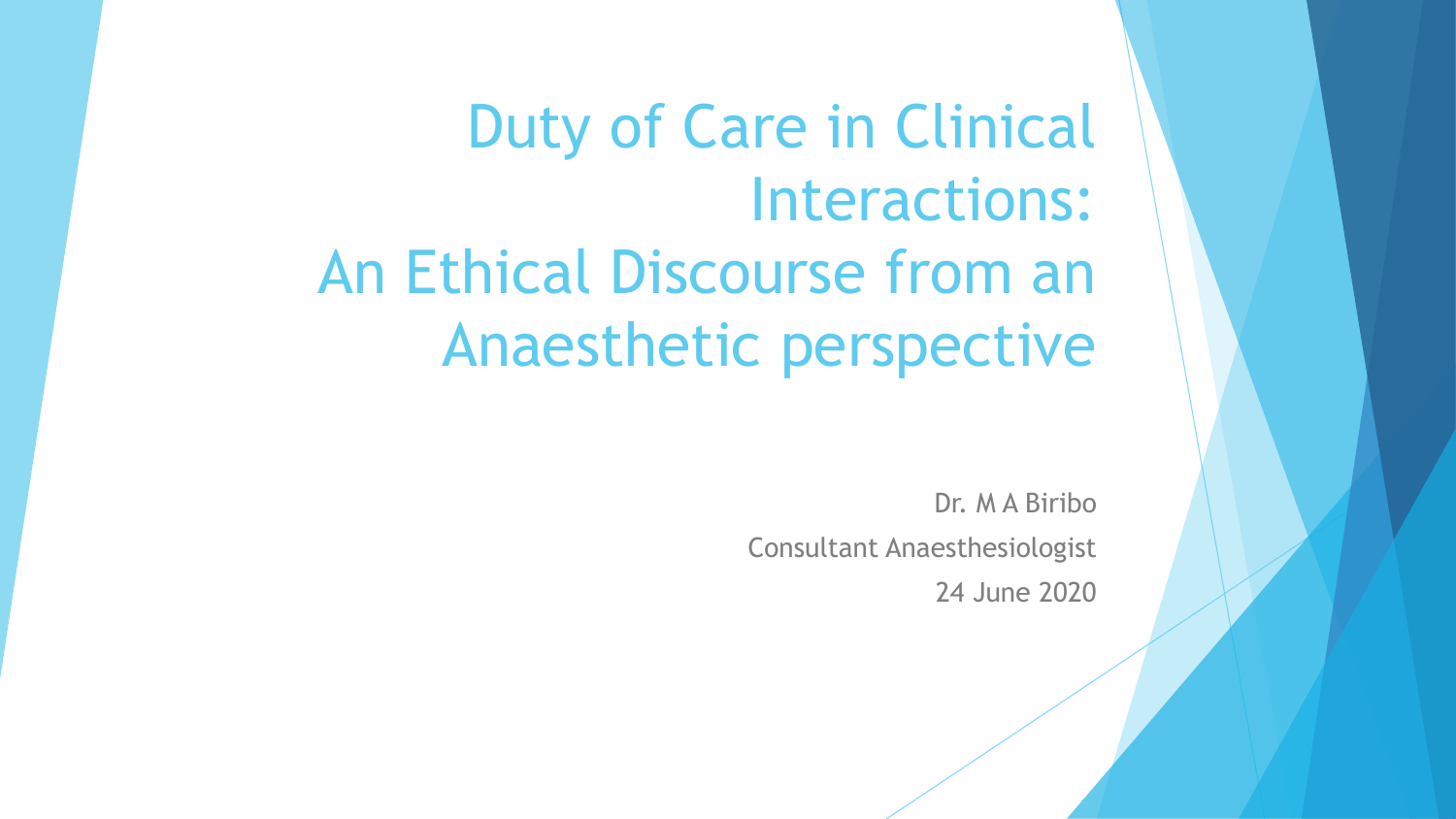# **Overview**

- **Introduction**
- Duty of Care
- **Inderlying Principles**
- Context : Clinical Interactions

2

- **Discussion/ Conclusion**
- **References**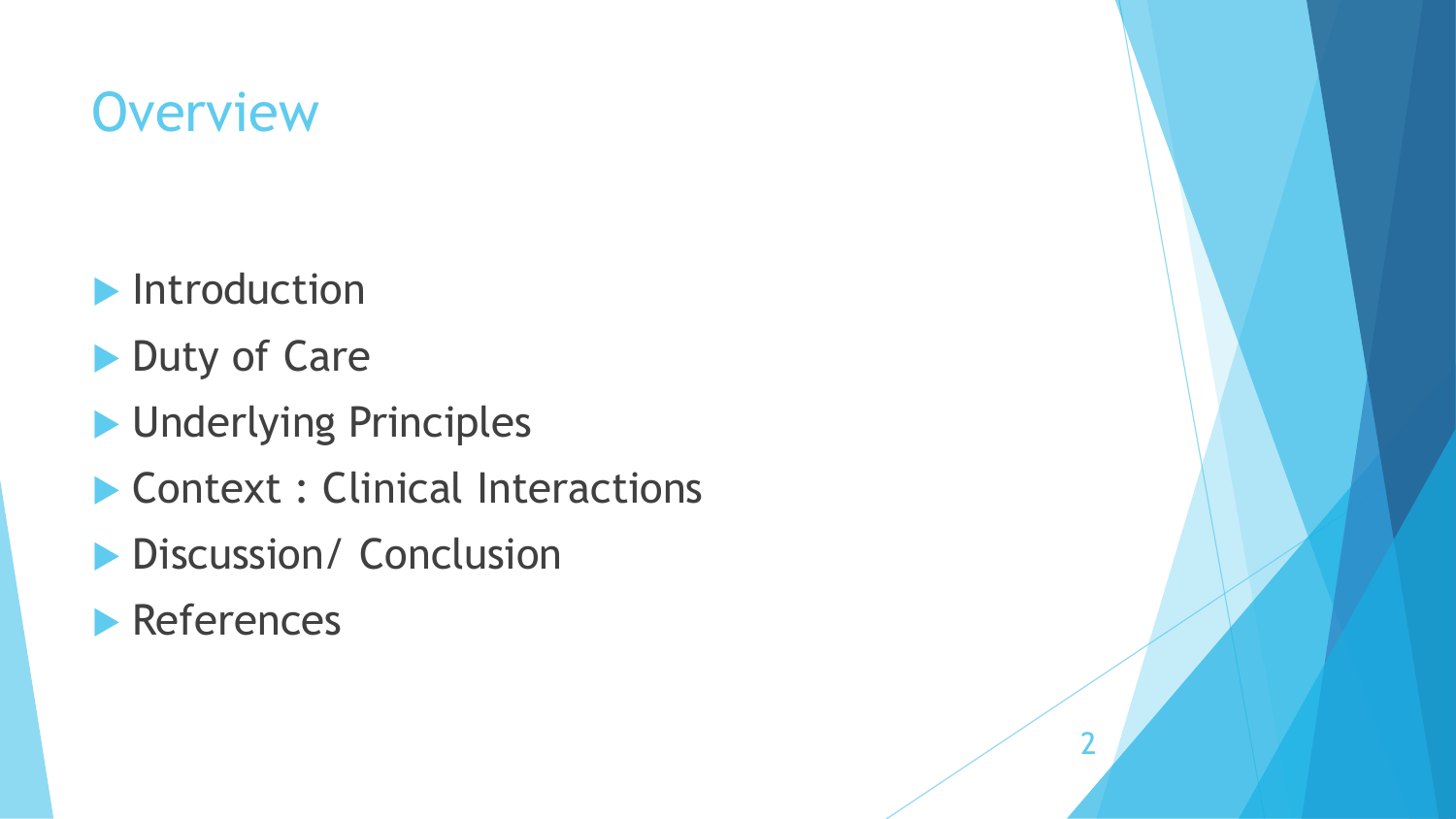## **Introduction**

- Requests for pre-op assessment on the day of surgery (patient already booked in)
- Inadequate patient documentation to facilitate pre-op assessment
- ▶ Setup of the Peri-operative medicine clinic (Mixed feelings toward this initiative)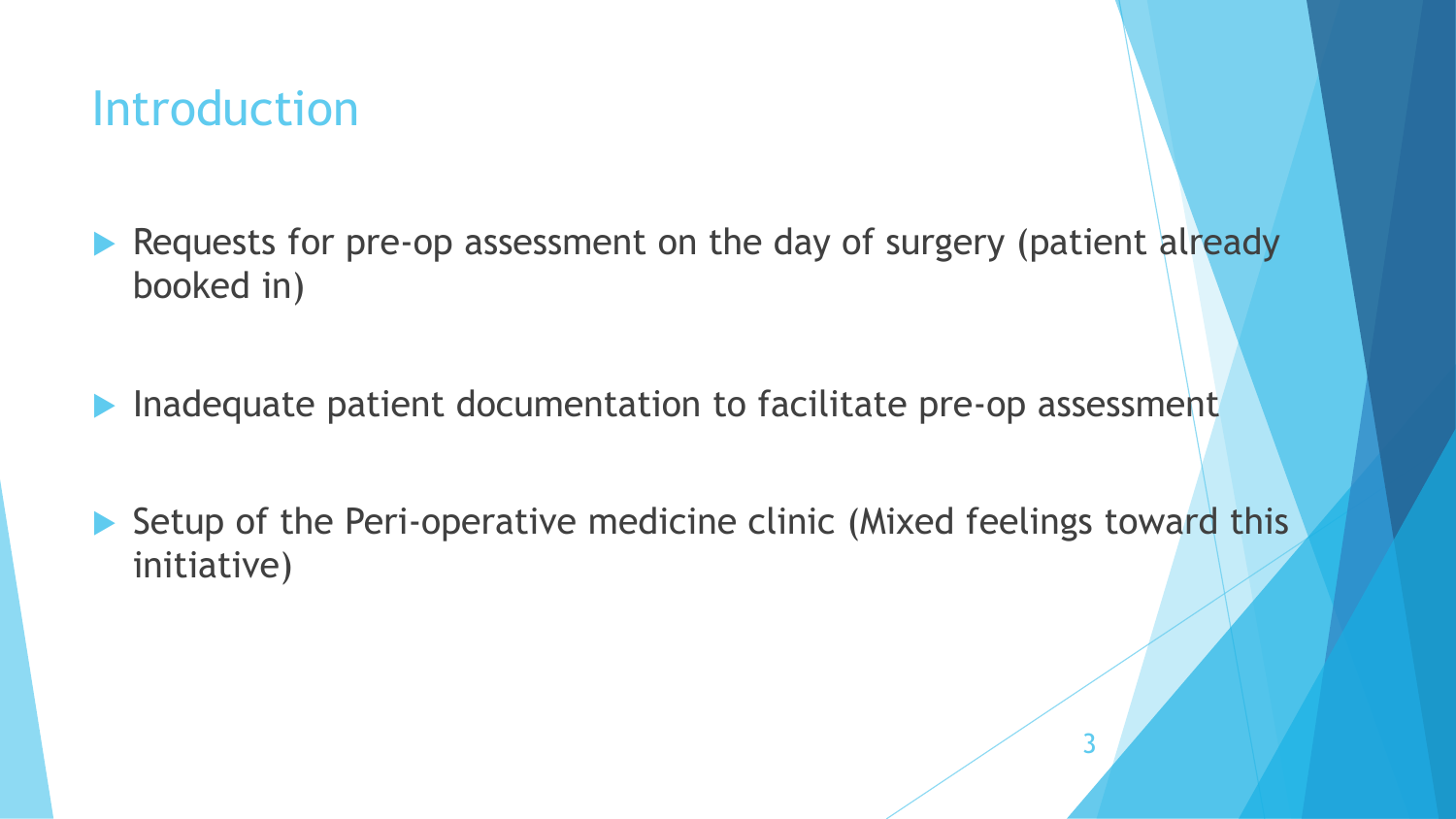## Duty of Care: First do no Harm

#### Table 1. The professionalism requirements of the Accreditation **Council for Graduate Medical Education\***

Residents must demonstrate a commitment to carrying out professional responsibilities, adherence to ethical principles, and sensitivity to a diverse patient population. Residents are expected to:

- Demonstrate respect, compassion, and integrity; a responsiveness to the needs of patients and society that supersedes self-interest; accountability to patients, society, and the profession; and a commitment to excellence and on-going professional development
- Demonstrate a commitment to ethical principles pertaining to provision or withholding of clinical care, confidentiality of patient information, informed consent, and business practices
- Demonstrate sensitivity and responsiveness to patients' culture, age, gender, and disabilities

Table 2. Professional responsibilities defined by the charter on professionalism\*

- Commitment to professional competence
- Commitment to honesty with patients
- Commitment to patient confidentiality
- Commitment to maintaining appropriate relations with patients
- Commitment to improving quality of care
- Commitment to improving access to care
- Commitment to a just distribution of finite resources
- Commitment to scientific knowledge
- Commitment to maintaining trust by managing conflicts of interest

4

Commitment to professional responsibilities

\*From reference 3.

\*From reference 2.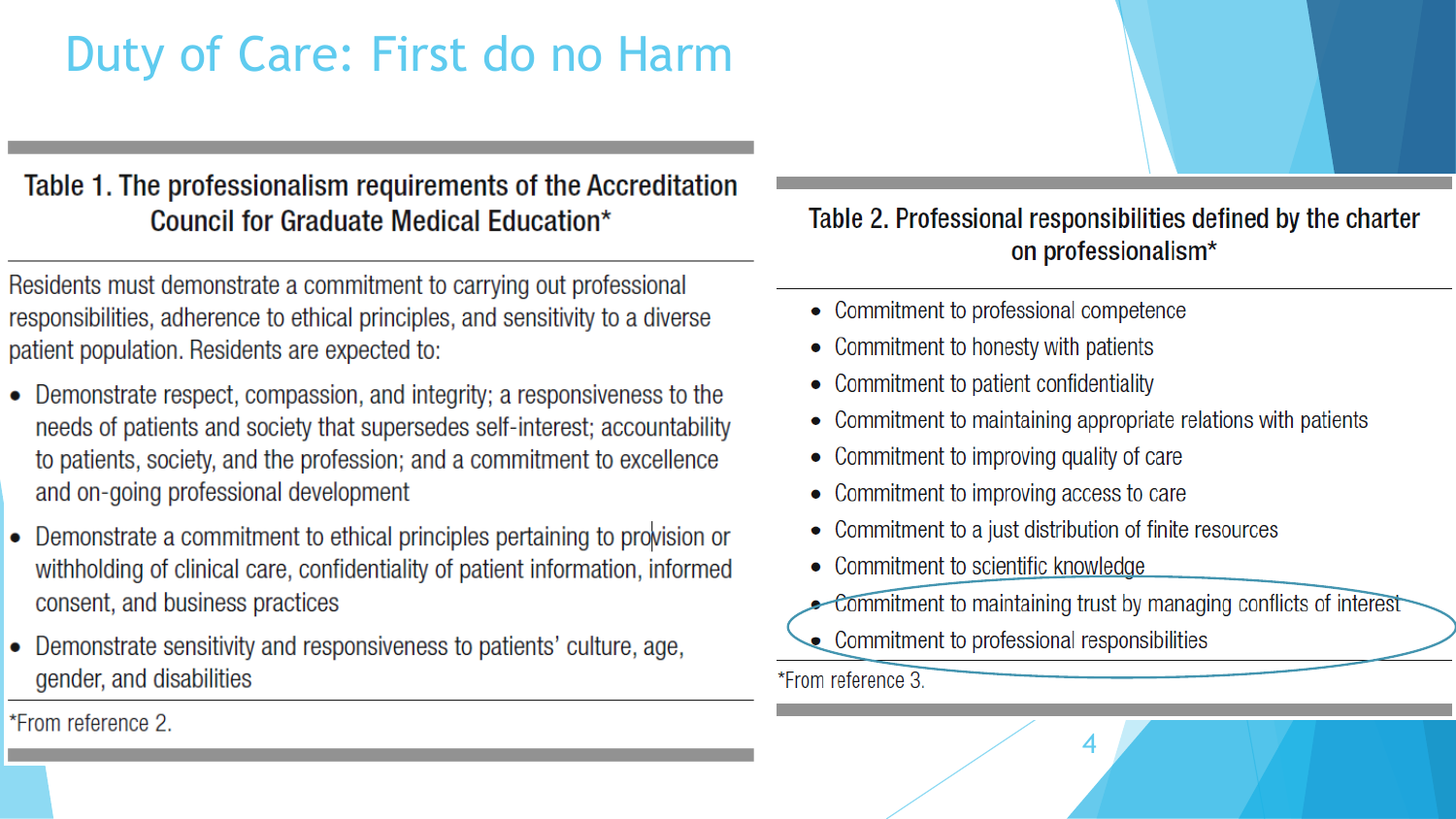Underlying Principles



# **Non-maleficence**





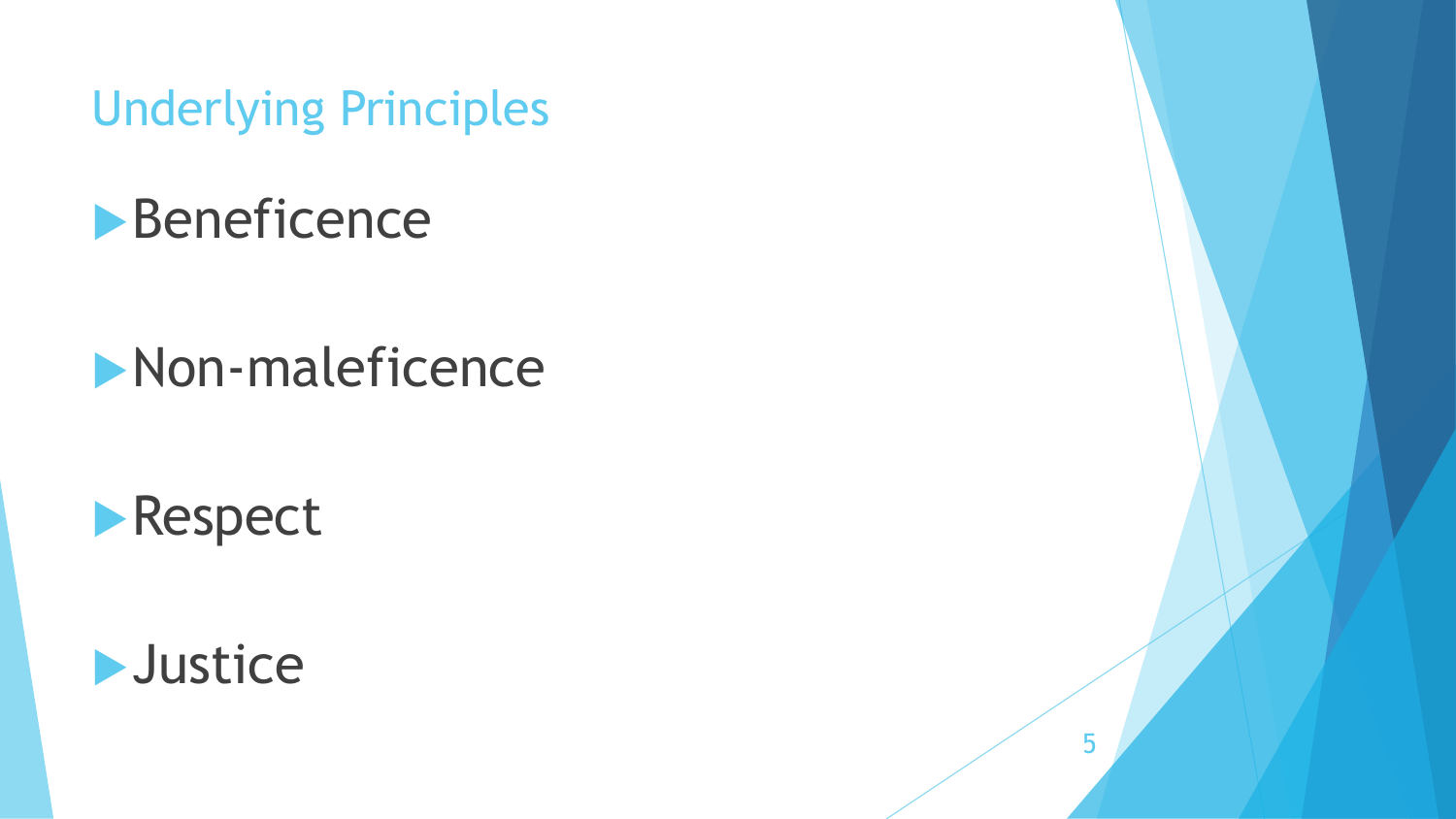# Context : Clinical Interactions



- **Patients:** Clinical problems/ patient types
- **Facility and Systems:**

Hospital Infrastructure and operational systems

Healthcare Professionals:

Specialists 6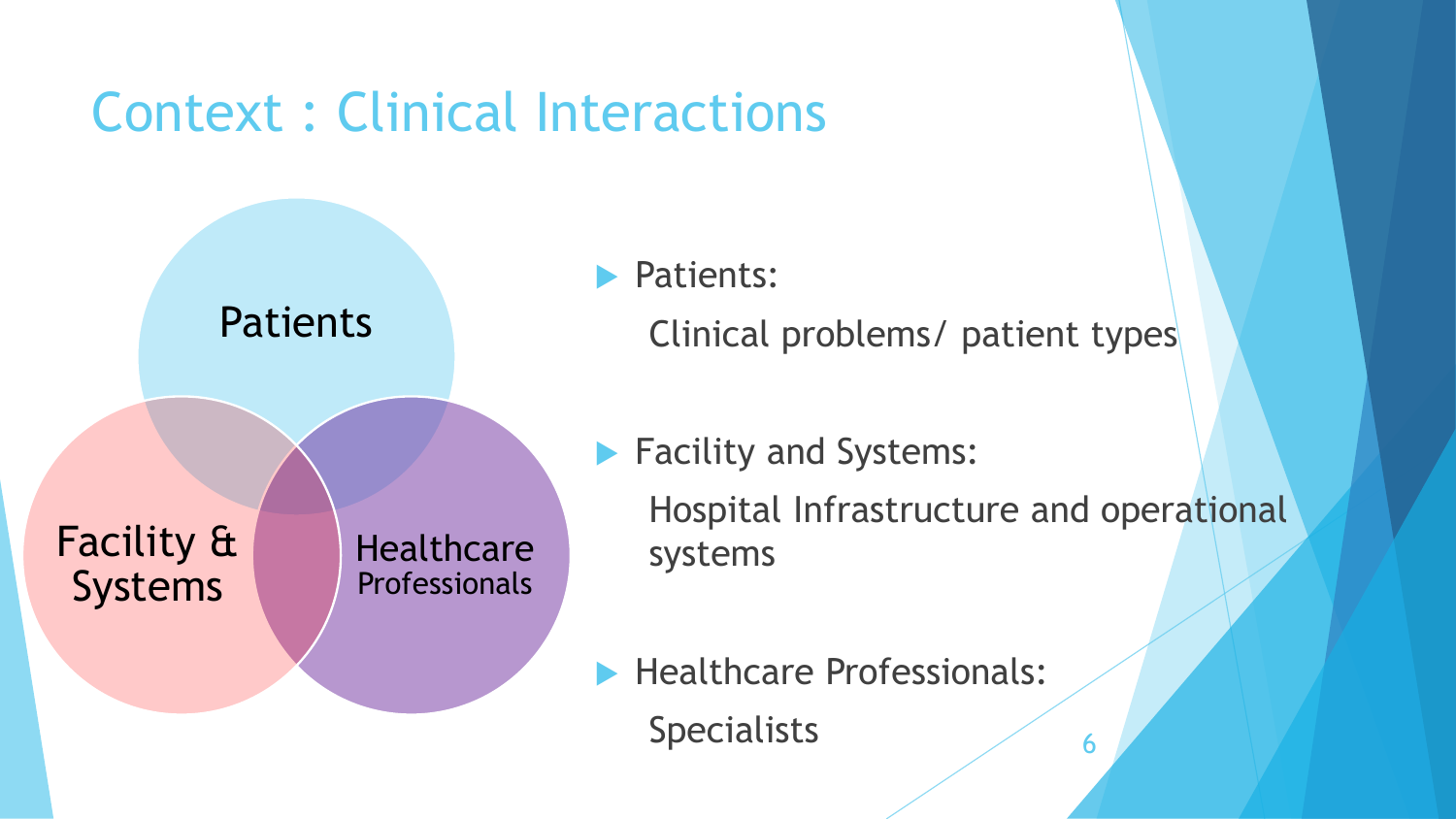### **Discussions**

- ▶ Patient with pre-op Hb < 10g/dL. Started on BT.
- ▶ Patient with CBG of > 10mmol/L, given anti-diabetic medication just prior operation
- ▶ Systolic BP >180 mmHg, diastolic BP > 110 mmHg started on antihypertensives just prior to operation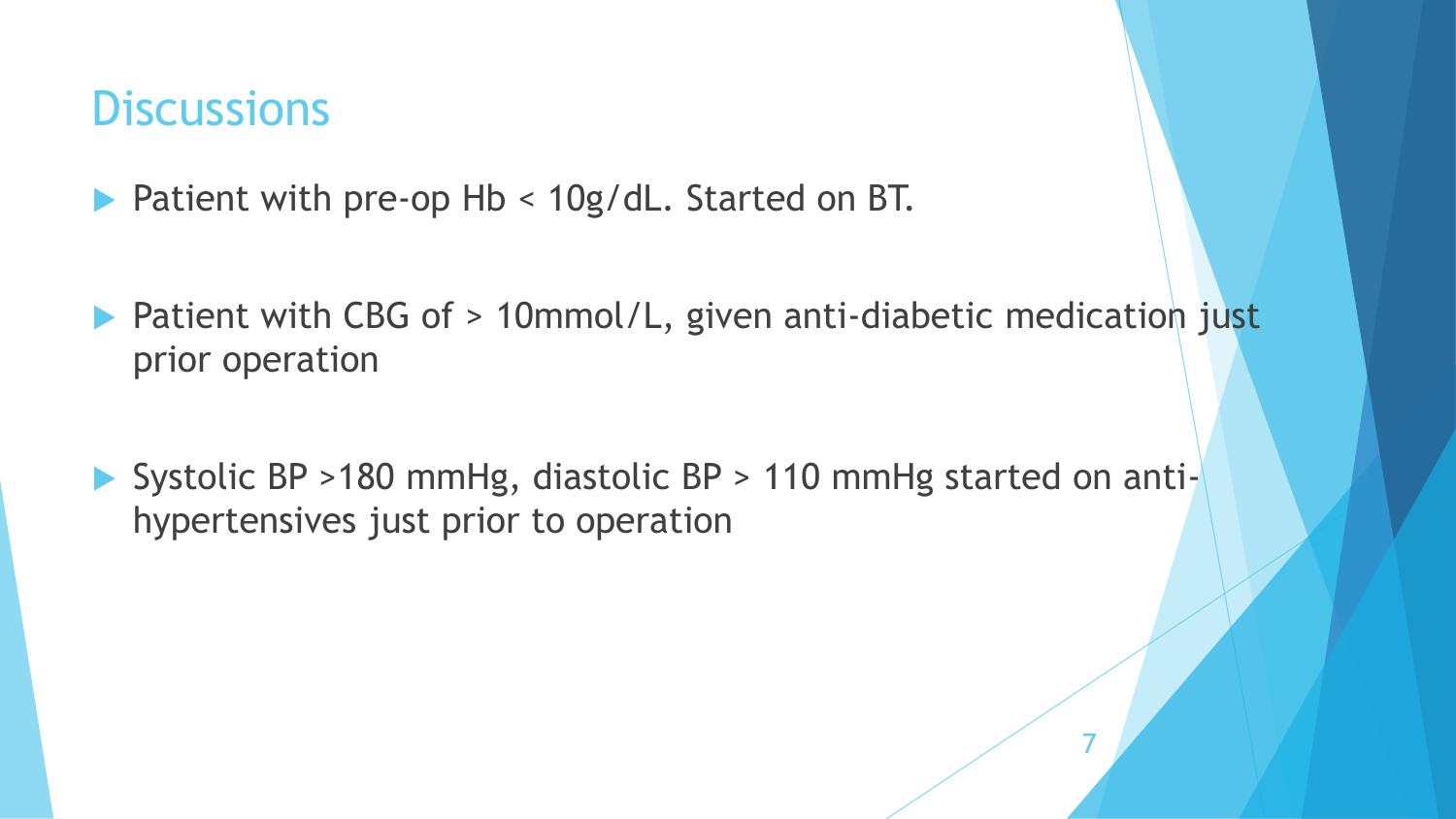# Conclusion

- Refer back to Principles of Professionalism and Duty of care
- **Duty of care**: Towards your discipline, your patient, **and your colleagues**